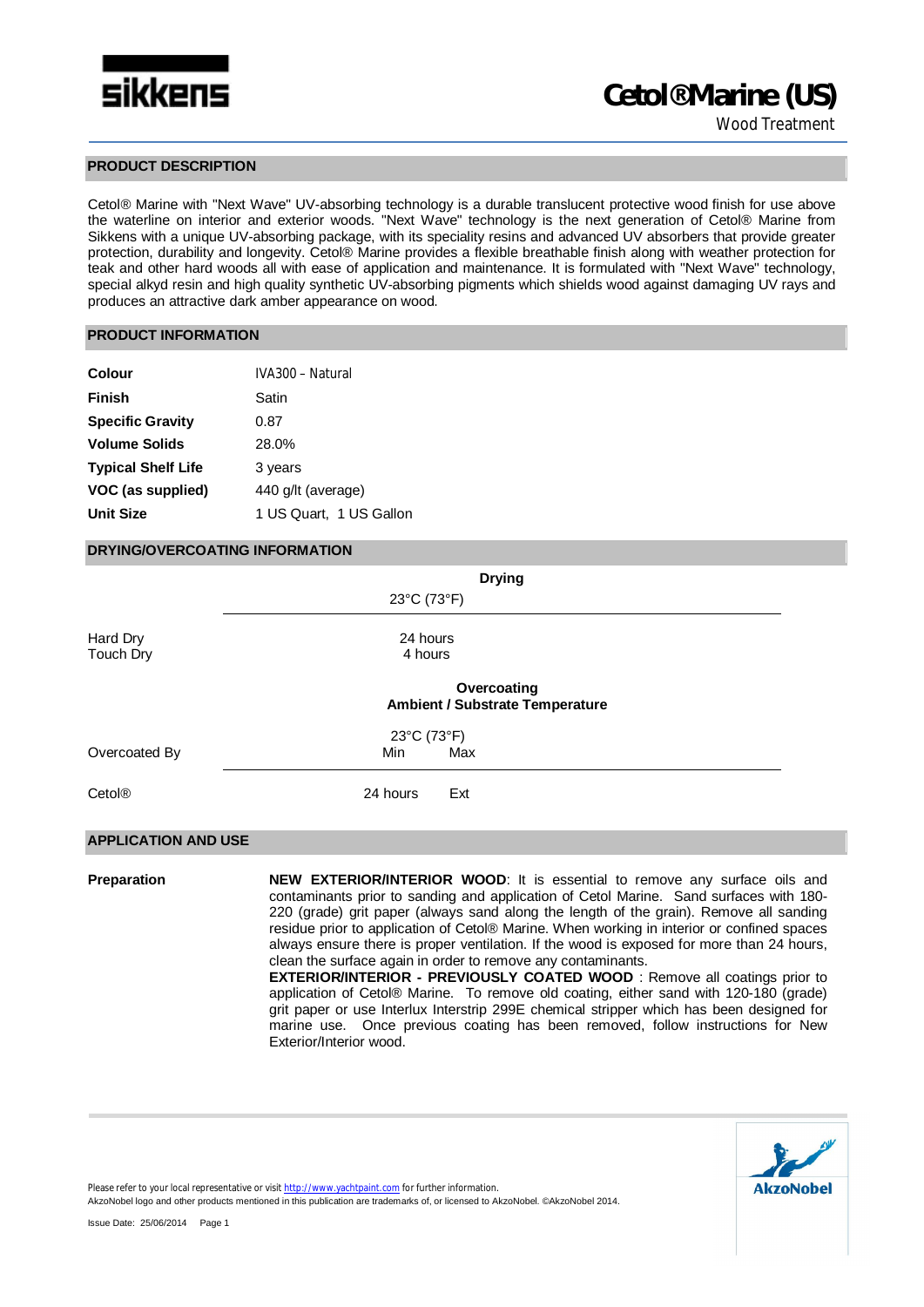

|                              | <b>EXTERIOR - WEATHERED WOOD OR PREVIOUSLY OILED WOOD:</b> To ensure good<br>adhesion of Cetol® Marine on weathered or previously oiled wood, use Interlux Premium<br>Teak Restorer with a nylon scruffing pad as per instructions on label. Rinse with fresh<br>water and allow to dry. Once complete follow instructions for New Exterior/Interior wood.                                                                                                                                                                                                                                                                                                                                                                                                               |
|------------------------------|--------------------------------------------------------------------------------------------------------------------------------------------------------------------------------------------------------------------------------------------------------------------------------------------------------------------------------------------------------------------------------------------------------------------------------------------------------------------------------------------------------------------------------------------------------------------------------------------------------------------------------------------------------------------------------------------------------------------------------------------------------------------------|
| Method                       | The wood moisture content should be below 18%. Apply liberally using a long-haired<br>bristle brush, smoothly, in the direction of the grain. Keep a wet edge to prevent lap marks<br>and thoroughly saturate end grains where possible. Apply 3 coats of Cetol® Marine.<br>Always allow 24 hours drying time in between coats. Sanding between coats is not<br>recommended as this will result in a reduction of dry film thickness. Recommended film<br>thickness must be applied to ensure effective product performance.                                                                                                                                                                                                                                             |
|                              | Make regular inspections to all coated areas. Problem areas should be attended to<br>immediately and maintenance coats should be routinely applied. If the coating is allowed<br>to weather beyond the regular maintenance period of 1 year, returning this surface to<br>excellent condition will be more difficult. Before application of a maintenance coat of<br>Cetol® Marine, clean the surface to remove any surface contaminants. If blue fungi or<br>mildew are present then they can be treated with Interlux Premium Teak Restorer with a<br>nylon scruffing pad as per instructions on label. Rinse with fresh water and allow to dry.<br>Sand lightly with 220-320 (grade) grit paper. Remove sanding residue prior to the<br>application of Cetol® Marine. |
| Hints                        | Mixing Stir thoroughly before use.<br>Thinning Do not thin.<br><b>Cleaner</b> Special Thinner 216.<br>Ventilation and Humidity Control Ensure adequate ventilation during use.<br>Airless Spray Not recommended.<br>Roller Not recommended.<br>Other Before applying any Cetol® products, prepare a 3 coat test sample on your wood to<br>confirm desired colour results. To achieve optimal colour results always use the same<br>Cetol® product initially applied when overcoating or applying maintenance coats.                                                                                                                                                                                                                                                      |
| <b>Some Important Points</b> | If Cetol® Marine is spilled on gelcoat, remove immediately. Difficult stains may be<br>removed from gelcoat with Interlux Fiberglass Solvent Wash 202. Do not allow excess<br>Fiberglass Solvent Wash 202 to remain on gelcoat. For painted surfaces ONLY use<br>Interlux Special Thinner 216. Do not allow excess Interlux Special Thinner 216 to remain<br>on painted surfaces. Do not apply at temperatures within 3°C of dew point or in wet<br>weather. Substrate temperature should be minimum 10°C/50°F and maximum 35°C/95°F.<br>Ambient temperature should be minimum 15°C/59°F and maximum 35°C/95°F. Product<br>temperature should be no less than 10°C/50°F and maximum 35°C/95°F. Avoid painting in<br>direct sunlight.                                     |
|                              | Compatibility/Substrates Suitable for use on all types of wood including oily timbers such as Teak.                                                                                                                                                                                                                                                                                                                                                                                                                                                                                                                                                                                                                                                                      |
| <b>Number of Coats</b>       | 2-3 as per specification.                                                                                                                                                                                                                                                                                                                                                                                                                                                                                                                                                                                                                                                                                                                                                |
| Coverage                     | (Theoretical) – 305.3 (ft <sup>2</sup> /Gal) - up to 400 (ft <sup>2</sup> /Gal) per coat.<br>On new wood the coverage of the first coat will be lower as Cetol® Marine will penetrate<br>the wood.                                                                                                                                                                                                                                                                                                                                                                                                                                                                                                                                                                       |
| <b>Application Methods</b>   | <b>Brush</b>                                                                                                                                                                                                                                                                                                                                                                                                                                                                                                                                                                                                                                                                                                                                                             |



Please refer to your local representative or visit http://www.yachtpaint.com for further information.

AkzoNobel logo and other products mentioned in this publication are trademarks of, or licensed to AkzoNobel. ©AkzoNobel 2014.